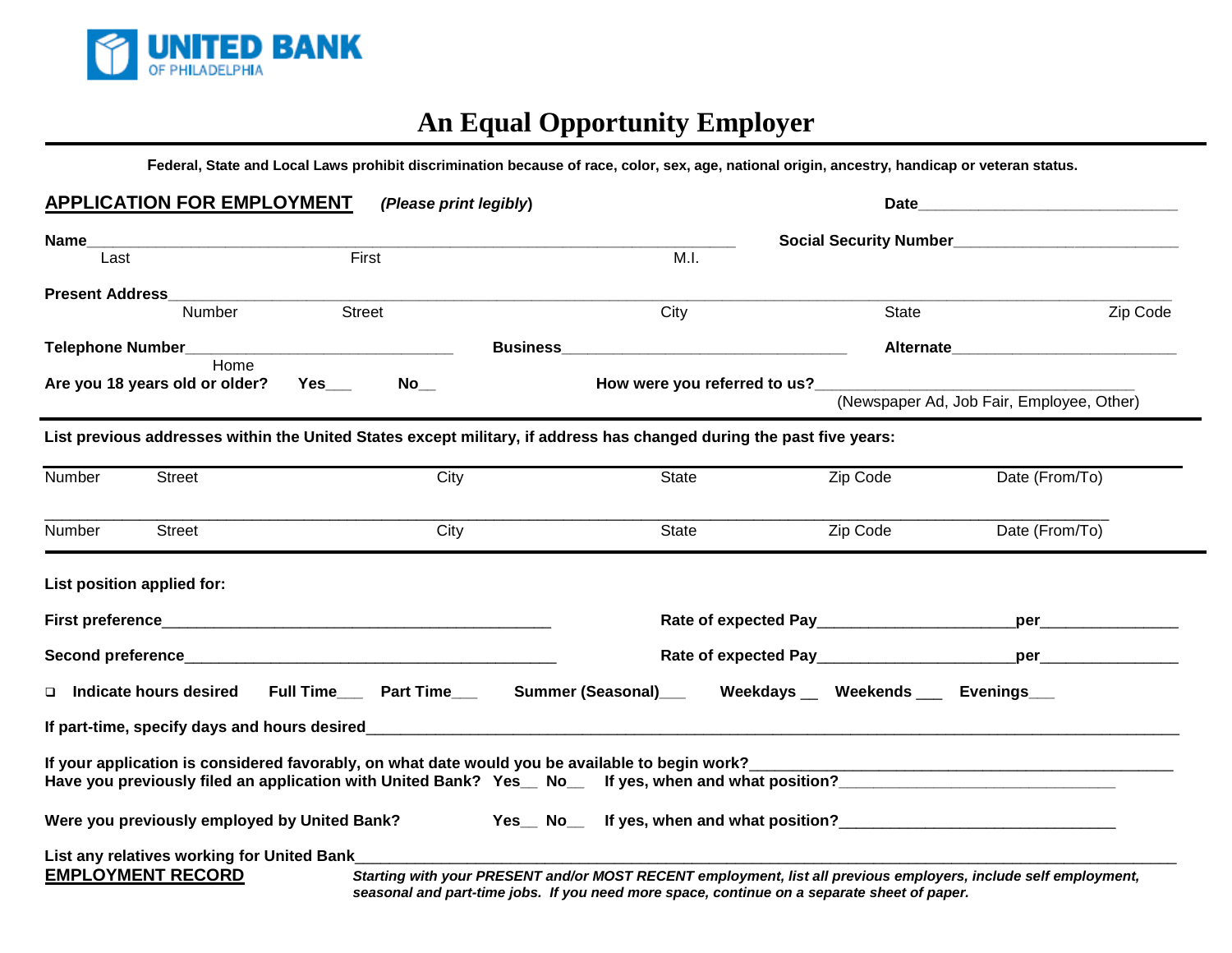| <b>Name and Address of Employer</b> | <b>Dates Employed</b>                                                                                                                                                                                                               | <b>Title and Responsibility</b>                                                                                                                                                                                               | <b>Salary</b>       | <b>Reason for Leaving</b> |
|-------------------------------------|-------------------------------------------------------------------------------------------------------------------------------------------------------------------------------------------------------------------------------------|-------------------------------------------------------------------------------------------------------------------------------------------------------------------------------------------------------------------------------|---------------------|---------------------------|
|                                     | From_____________                                                                                                                                                                                                                   | the control of the control of the control of the control of the control of the control of the control of the control of the control of the control of the control of the control of the control of the control of the control |                     |                           |
|                                     | <b>To</b> the contract of the contract of the contract of the contract of the contract of the contract of the contract of the contract of the contract of the contract of the contract of the contract of the contract of the contr | <u> 1980 - Andrea State Barbara, amerikan personal di sebagai personal di sebagai personal di sebagai personal di</u>                                                                                                         |                     |                           |
|                                     |                                                                                                                                                                                                                                     |                                                                                                                                                                                                                               | May we contact? Yes | - No                      |
|                                     | <b>Supervisor's Name and Title</b>                                                                                                                                                                                                  |                                                                                                                                                                                                                               |                     |                           |

| <b>Name and Address of Employer</b> | <b>Dates Employed</b>                                                                                                                                                                                                               | <b>Title and Responsibility</b> | <b>Salary</b>       | <b>Reason for Leaving</b> |
|-------------------------------------|-------------------------------------------------------------------------------------------------------------------------------------------------------------------------------------------------------------------------------------|---------------------------------|---------------------|---------------------------|
|                                     | From____________                                                                                                                                                                                                                    |                                 |                     |                           |
|                                     | <b>To</b> the contract of the contract of the contract of the contract of the contract of the contract of the contract of the contract of the contract of the contract of the contract of the contract of the contract of the contr |                                 |                     |                           |
|                                     |                                                                                                                                                                                                                                     |                                 | May we contact? Yes | <b>No</b>                 |
|                                     | <b>Supervisor's Name and Title</b>                                                                                                                                                                                                  |                                 |                     |                           |

| <b>Name and Address of Employer</b>                                            | <b>Dates Employed</b>                                                                                                                                                                                                               | <b>Title and Responsibility</b> | <b>Salary</b>       | <b>Reason for Leaving</b> |
|--------------------------------------------------------------------------------|-------------------------------------------------------------------------------------------------------------------------------------------------------------------------------------------------------------------------------------|---------------------------------|---------------------|---------------------------|
|                                                                                |                                                                                                                                                                                                                                     |                                 |                     |                           |
|                                                                                | <b>To</b> the contract of the contract of the contract of the contract of the contract of the contract of the contract of the contract of the contract of the contract of the contract of the contract of the contract of the contr |                                 |                     |                           |
|                                                                                |                                                                                                                                                                                                                                     |                                 | May we contact? Yes | No                        |
|                                                                                |                                                                                                                                                                                                                                     |                                 |                     |                           |
|                                                                                |                                                                                                                                                                                                                                     |                                 |                     |                           |
| If presently employed, why do you wish to change jobs?                         |                                                                                                                                                                                                                                     |                                 |                     |                           |
| Have you ever been discharged or asked to resign from a position? Yes___ No___ |                                                                                                                                                                                                                                     |                                 |                     |                           |
|                                                                                |                                                                                                                                                                                                                                     |                                 |                     |                           |

**\_\_\_\_\_\_\_\_\_\_\_\_\_\_\_\_\_\_\_\_\_\_\_\_\_\_\_\_\_\_\_\_\_\_\_\_\_\_\_\_\_\_\_\_\_\_\_\_\_\_\_\_\_\_\_\_\_\_\_\_\_\_\_\_\_\_\_\_\_\_\_\_\_\_\_\_\_\_\_\_\_\_\_\_\_\_\_\_\_\_\_\_\_\_\_\_\_\_\_\_\_\_\_\_\_\_\_\_\_\_\_\_\_\_\_\_\_\_\_\_\_\_\_\_\_\_\_\_\_\_\_**

**List any other experiences, skills or qualifications which you feel would especially fit you for work with United Bank\_\_\_\_\_\_\_\_\_\_\_\_\_\_\_\_\_\_\_\_\_\_\_\_\_\_\_\_\_\_\_\_**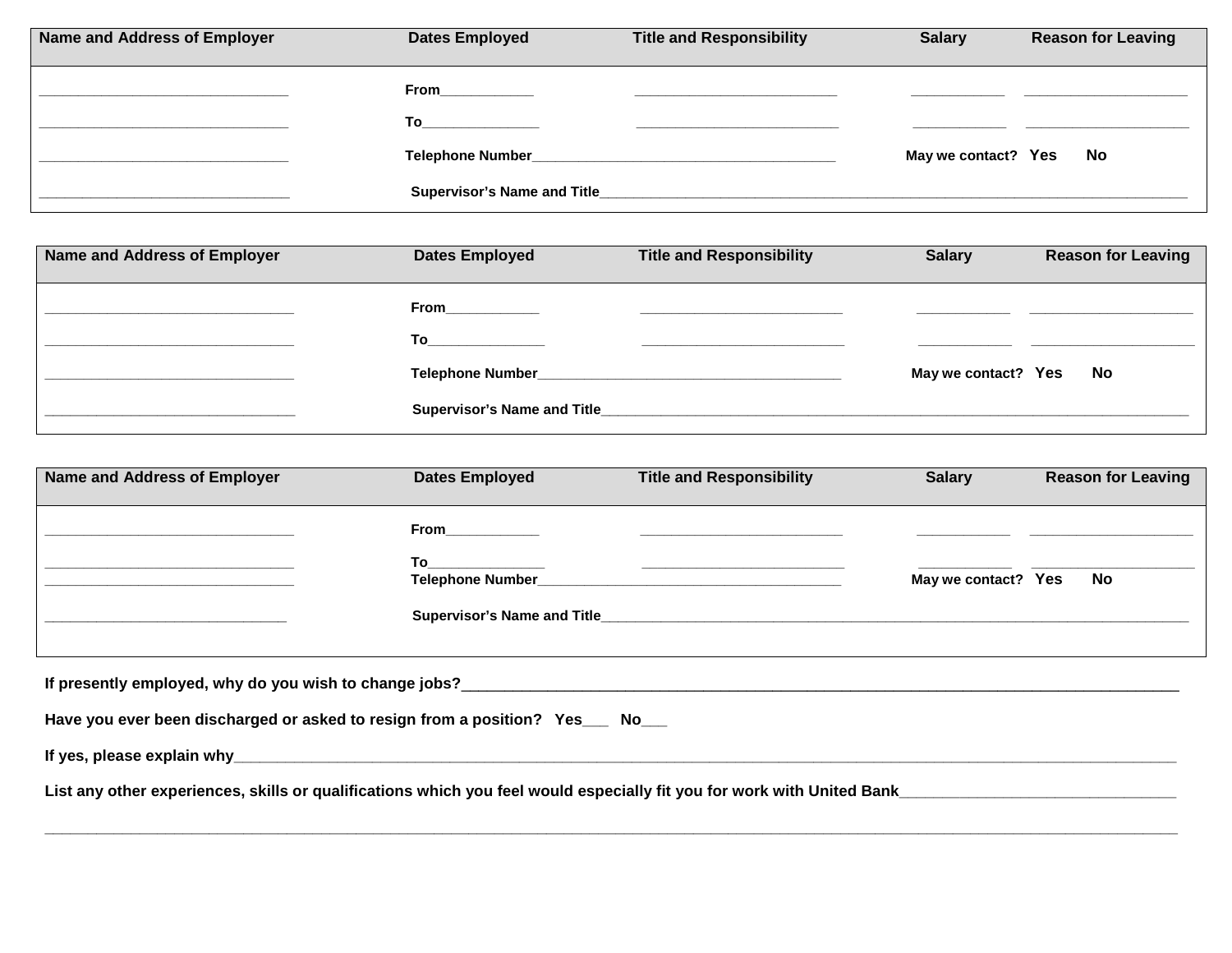#### **REFERENCES** *List three (3) professional references that can attest to your past work performance*

| <b>Name</b> | <b>Address</b> | <b>Phone Number</b> |
|-------------|----------------|---------------------|
|             |                |                     |
|             |                |                     |
|             |                |                     |
|             |                |                     |
|             |                |                     |
|             |                |                     |
|             |                |                     |
|             |                |                     |
|             |                |                     |

#### **EDUCATION BACKGROUND**

|                                 | <b>Name and Address of</b><br><b>School</b> | From (Month/Year)<br>To (Month/Year) | <b>Major Course of Study</b> | <b>Degree or Certificate</b><br><b>Earned</b> |
|---------------------------------|---------------------------------------------|--------------------------------------|------------------------------|-----------------------------------------------|
| <b>High School</b>              |                                             |                                      |                              |                                               |
| <b>Business or Trade School</b> |                                             |                                      |                              |                                               |
| <b>College</b>                  |                                             |                                      |                              |                                               |

| Do you plan to pursue further studies? |  |  | Day Courses | <b>Evening Courses</b> |
|----------------------------------------|--|--|-------------|------------------------|
|----------------------------------------|--|--|-------------|------------------------|

**If so, when , what school and what type(s) of courses?**\_\_\_\_\_\_\_\_\_\_\_\_\_\_\_\_\_\_\_\_\_\_\_\_\_\_\_\_\_\_\_\_\_\_\_\_\_\_\_\_\_\_\_\_\_\_\_\_\_\_\_\_\_\_\_\_\_\_\_\_\_\_\_\_\_\_\_\_\_\_\_\_\_\_\_\_\_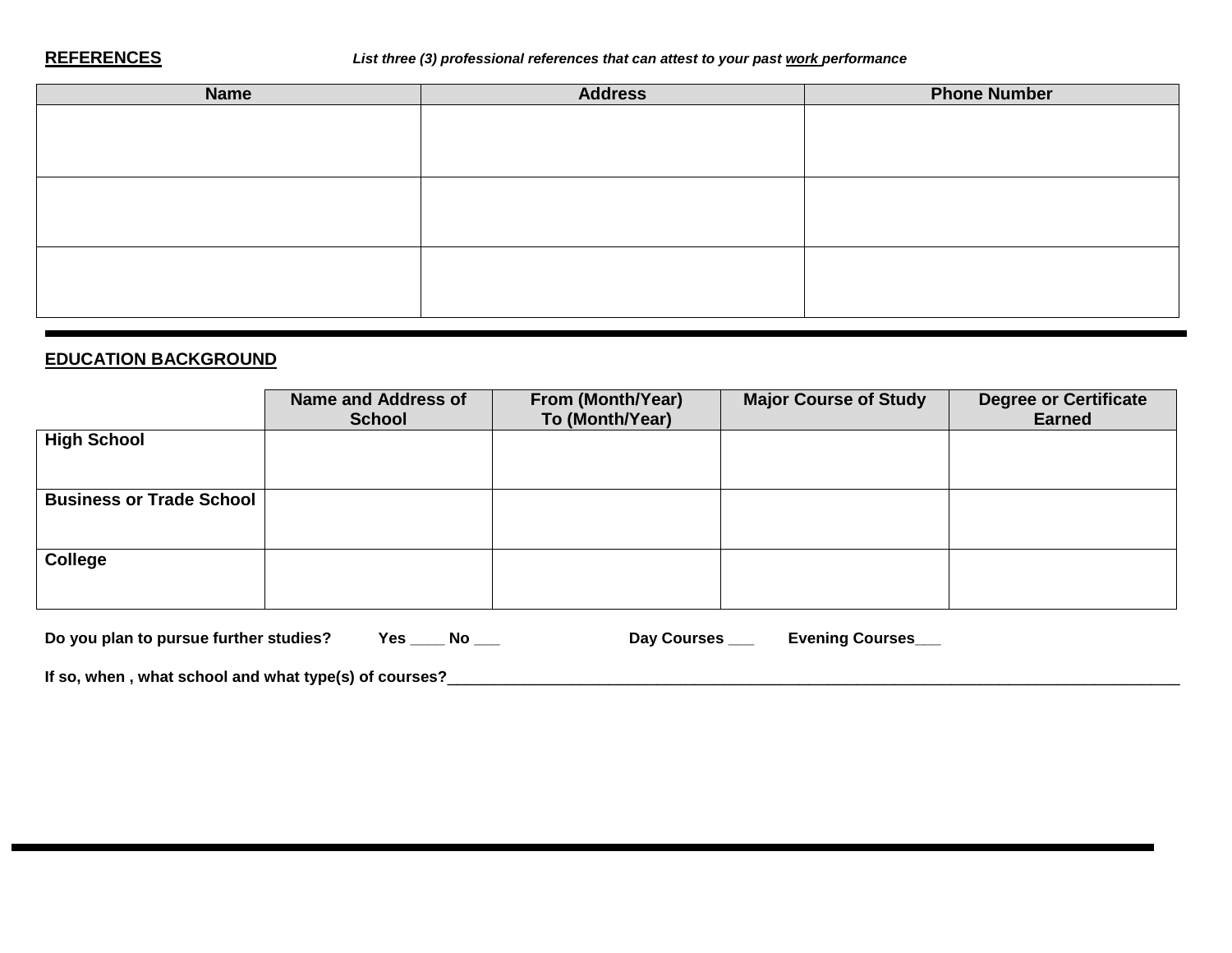## **UNITED STATES MILITARY SERVICE RECORD**

| Are you a veteran? Yes ___ No___                                                                                       |  |
|------------------------------------------------------------------------------------------------------------------------|--|
| <b>Branch</b>                                                                                                          |  |
|                                                                                                                        |  |
| Do you understand the essential functions of the job for which you are applying? Yes __ No__                           |  |
| Are you able to perform these essential functions with or without reasonable accommodations? Yes__No__Please Disclose_ |  |

**\_\_\_\_\_\_\_\_\_\_\_\_\_\_\_\_\_\_\_\_\_\_\_\_\_\_\_\_\_\_\_\_\_\_\_\_\_\_\_\_\_\_\_\_\_\_\_\_\_\_\_\_\_\_\_\_\_\_\_\_\_\_\_\_\_\_\_\_\_\_\_\_\_\_\_\_\_\_\_\_\_\_\_\_\_\_\_\_\_\_\_\_\_\_\_\_\_\_\_\_\_\_\_\_\_\_\_\_\_\_\_\_\_\_\_\_\_\_\_\_\_\_\_\_\_\_\_\_\_\_\_**

*(This space intentionally left blank)--*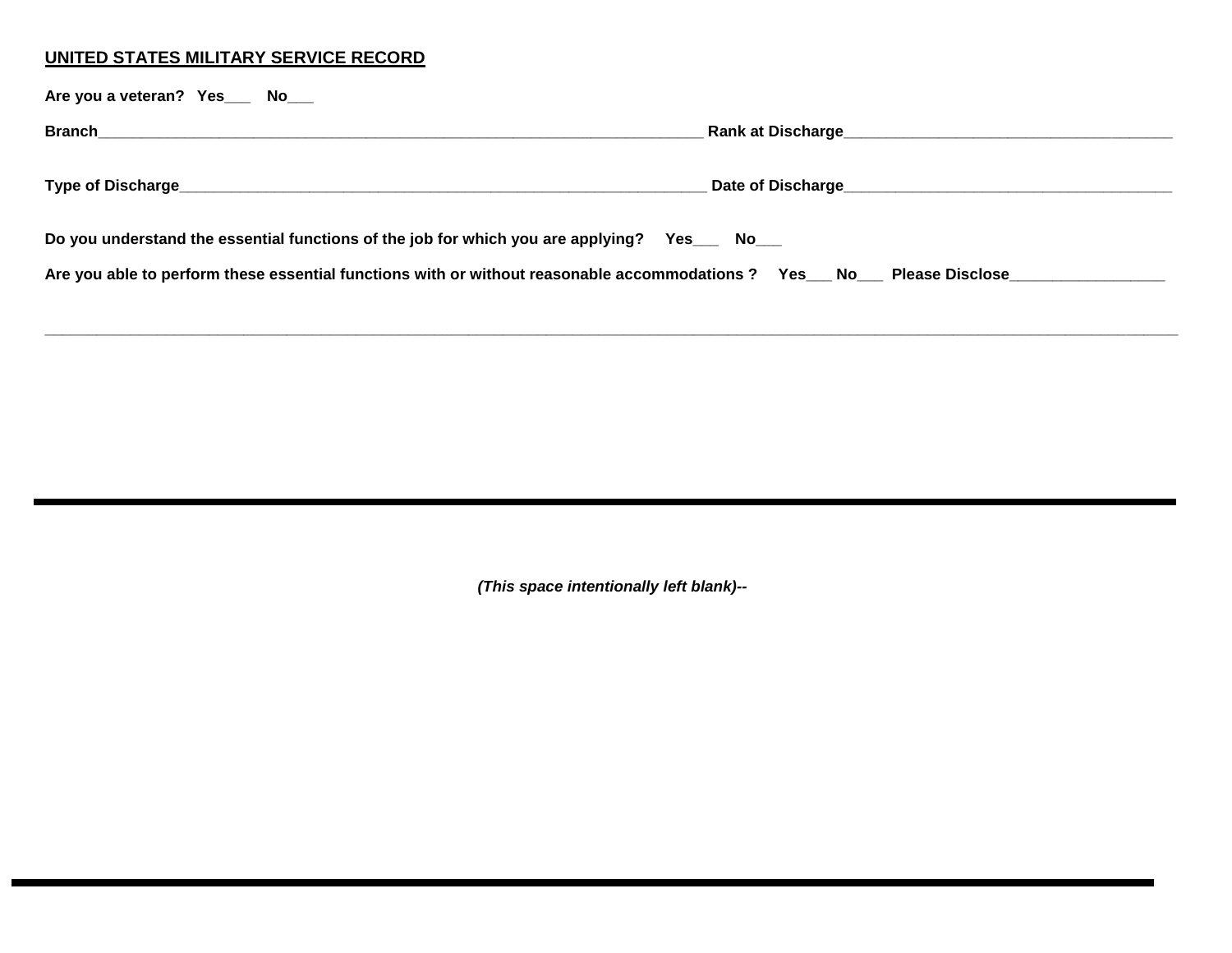#### **APPLICANT'S CERTIFICATION AND STATEMENT**

**I hereby certify that the facts set forth in the above employment application are true and complete. I understand that this application will be given every consideration, but its receipt by the Bank does not imply that I will be employed. However, I understand that, if I am employed by the Bank, false statements and/or material omissions from this application shall be considered sufficient cause for dismissal.**

**I further understand that the employer follows an "employment at will" policy, in that the employer or I may terminate my employment at any time, or for any reason consistent with applicable state or federal law; this "employment at will" policy cannot be changed verbally or in writing, unless the change is specifically authorized in writing by this organization.**

**United Bank of Philadelphia at their own expense, must arrange a surety bond for each of its employees. All new employees are fingerprinted, with cooperation of the FBI. The Bank is hereby authorized to make an investigation of my personal history, as well as my financial and credit record, including investigation by credit agencies or bureaus of their choice. If this application for employment is denied either wholly or partly because of information disclosed in a consumer report, I understand that the Bank shall so advise and supply me with the name and address of the agency making the report.**

**Applicant's Signature**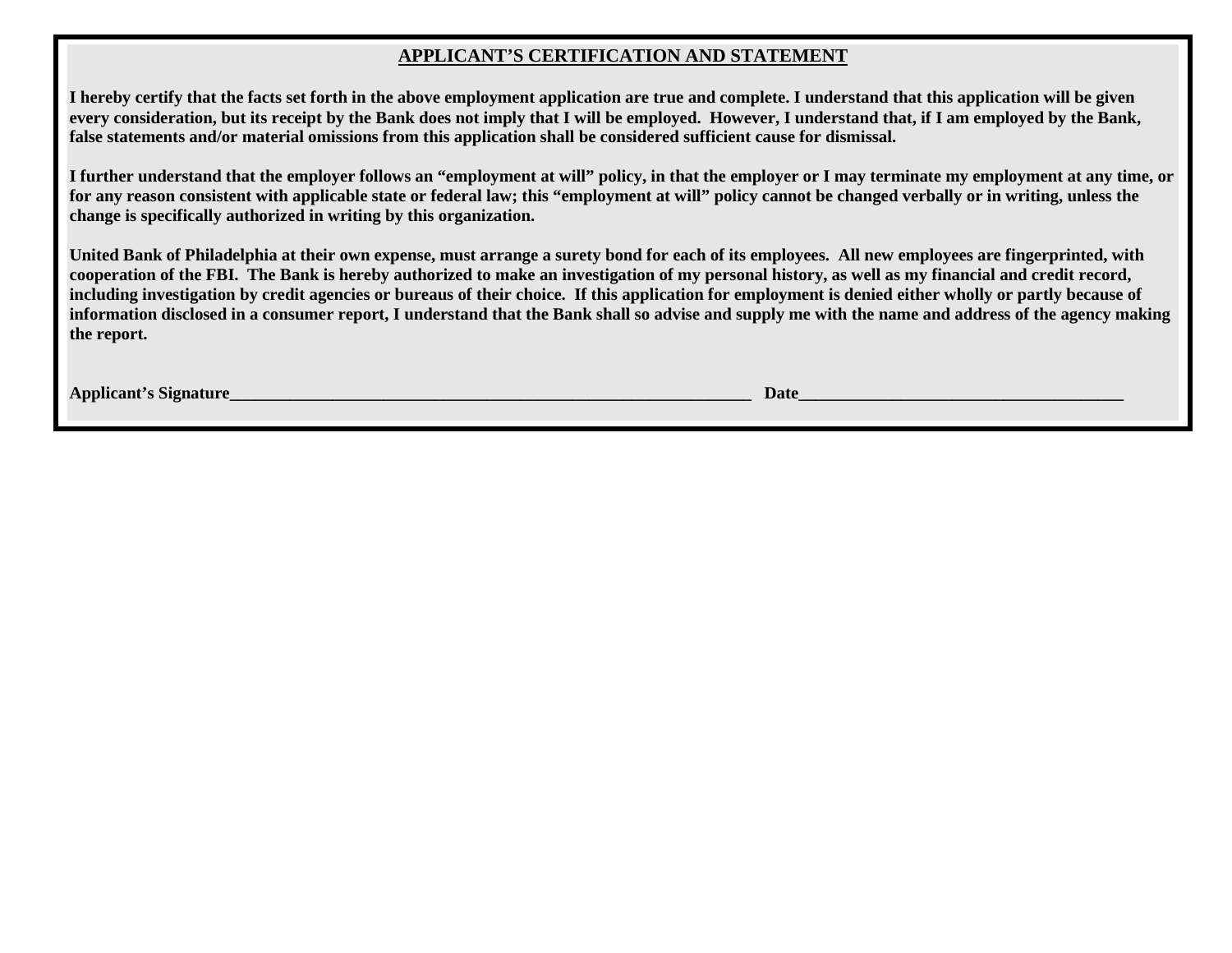#### **AUTHORIZATION FOR RELEASE INFORMATION, STATEMENTS, RECORDS AND RELATED DOCUMENTS**

In connection with my application for employment I/We authorize United Bank of Philadelphia (the "Company") their respective Agents, third party Representatives, or other designated persons or entity, to make any and all inquires deemed necessary to any person, business entity, educational institution employer or previous employer, financial or credit agency, company, or other organization(s), to verify and confirm any information or statements given to the "Company" or provided in connection with application or proposal otherwise determine the qualifications and abilities, to the satisfaction of the "Company" or their representatives and Agent(s), I/We hereby release the "Company" and/or their Agents and representatives, without reservation or condition, including any person, educational institution, business entity, employer or previous employer, financial credit agency, or organization from any and all liability arising from, created by, or caused by the release of any such personal or business information, records and related documents to the "Company" their Agents and/or representatives. *A copy of this release is acceptable in lieu of the original document.*

**I/We realize and understand that this application for employment with the "Company", or subsequent offer of employment and/or acceptance of an offer with the "Company", may be rejected, terminated, or subsequently terminated, at any time, and at the sole determination of the "Company", for any false, misleading, incomplete, and/or intentional misinformation given or provided to the "Company", or established by the "Company", its Agent(s), or representatives. Similarly, this provision relates to any person, firm or other third party designate(s) and Agent(s) included as part of this offer of employment established in conjunction with a complete background investigation by the "Company" or its representative(s) and agent(s). These provisions apply to all government agencies and their personnel. Inquiries may be made of Law Enforcement agencies, public records, or information obtained, or other inquiries made, where deemed appropriate by the "Company", its Agents and representatives, as discussed herein, or as part of any other papers submitted or obtained by the "Company".**

|                     | (PRINT) (FIRST)                        | (MIDDLE)                      | (LAST) |
|---------------------|----------------------------------------|-------------------------------|--------|
| Current             |                                        |                               |        |
|                     |                                        |                               |        |
|                     |                                        |                               |        |
| Prior               |                                        |                               |        |
|                     |                                        |                               |        |
|                     |                                        |                               |        |
|                     |                                        |                               |        |
|                     |                                        | MAIDEN OR OTHER NAMES: NAMES: |        |
|                     |                                        |                               |        |
|                     | DATE OF BIRTH $\_\_\_\_\_\_\_\_\_\_\_$ |                               |        |
|                     |                                        |                               |        |
|                     |                                        |                               |        |
|                     |                                        |                               |        |
|                     |                                        |                               |        |
| APPLICANT SIGNATURE |                                        | <b>DATE</b>                   |        |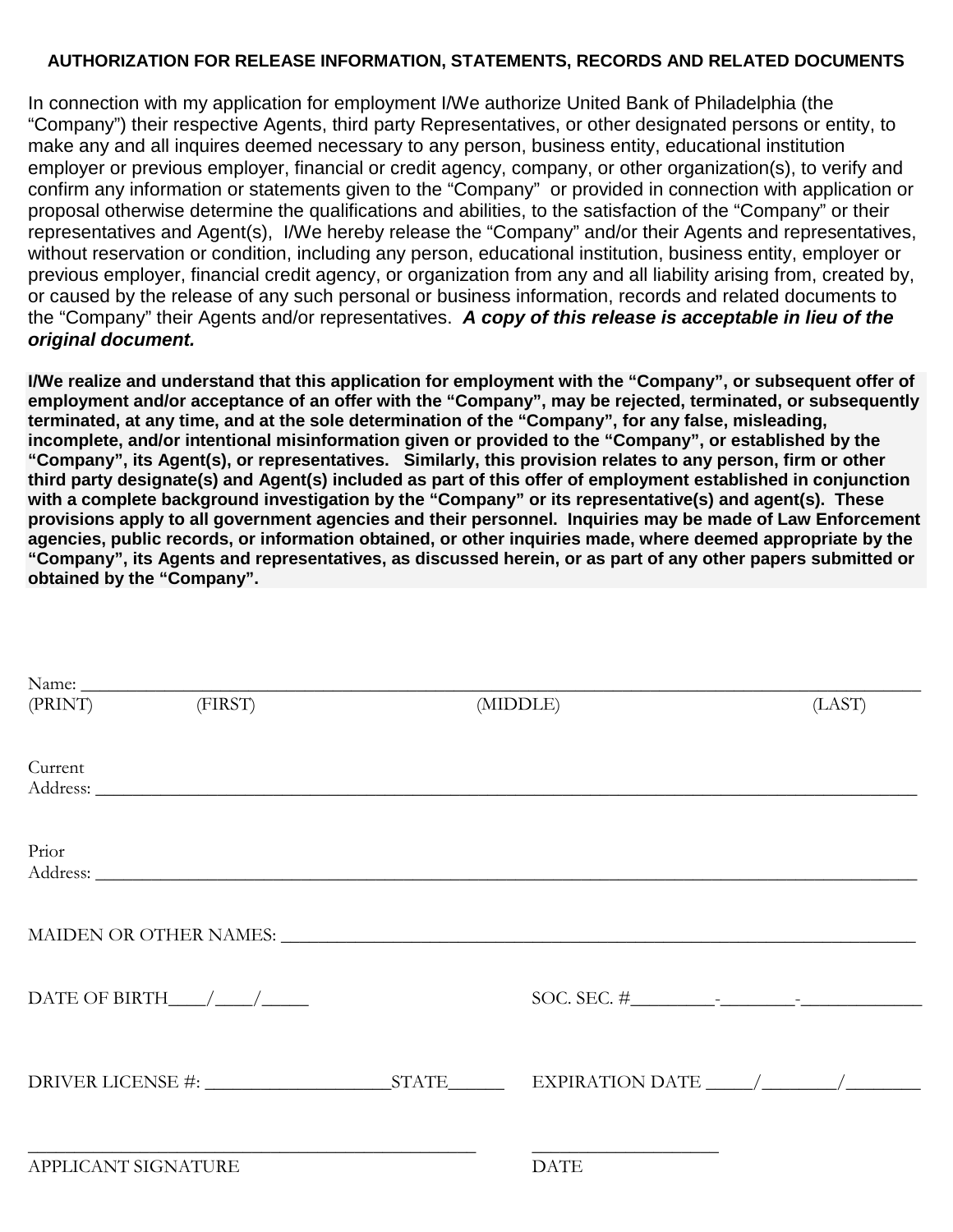

# **Disclosure Statement**

As part of United Bank of Philadelphia's consideration of your application for employment and your continued employment should you be hired, United Bank of Philadelphia may request a consumer report or reports about you from a Consumer Reporting Agency. These reports may include, among other things, information regarding your criminal record and verification of your social security number.

In addition, we may also use a Consumer Reporting Agency to do a reference check based on the information you have provided on your employment application. In doing this, the agency would make phone calls to former employees, schools, military, etc. In this case, federal law provides you with the right to request, in writing within a reasonable amount of time, a disclosure of the nature and the scope of the information requested.